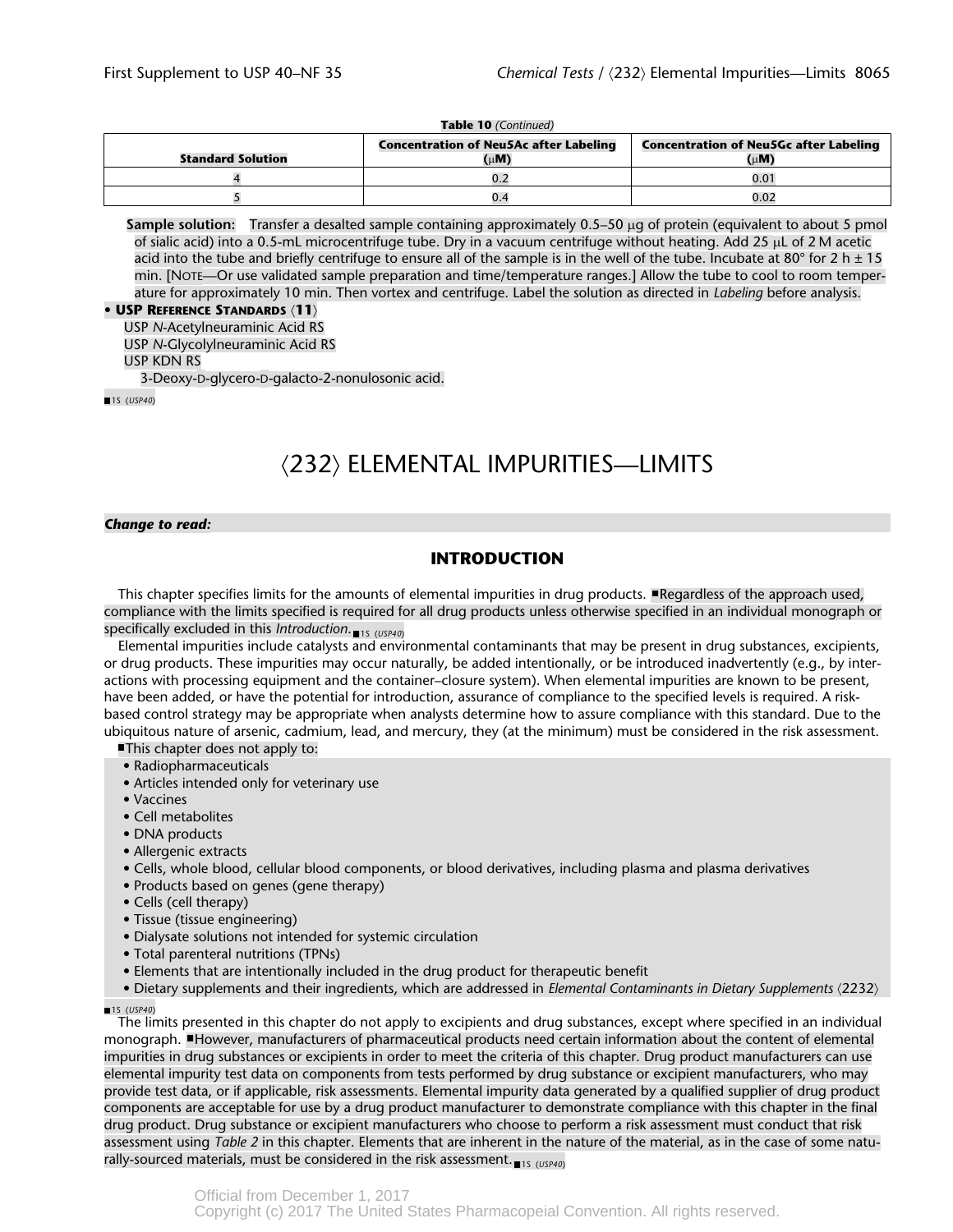#### **SPECIATION**

The determination of the oxidation state, organic complex, or combination is termed "speciation". Each of the elemental impurities has the potential to be present in differing oxidation or complexation states. However, arsenic and mercury are of particular concern because of the differing toxicities of their inorganic and complexed organic forms.

The arsenic limits are based on the inorganic (most toxic) form. Arsenic can be measured using a total-arsenic procedure under the assumption that all arsenic contained in the material under test is in the inorganic form. Where the limit is exceeded using a total-arsenic procedure, it may be possible to show, via a procedure that quantifies the different forms, that the inorganic form meets the specification.

The mercury limits are based upon the inorganic  $(2+)$  oxidation state. The methyl mercury form (most toxic) is rarely an issue for pharmaceuticals. Thus, the limit was established assuming the most common (mercuric) inorganic form. Limits for articles that have the potential to contain methyl mercury (e.g., materials derived from fish) are to be provided in the monograph.

#### *Change to read:*

# **ROUTES OF EXPOSURE**

The elements included in the tables below have been placed into three classes, based on their toxicity and likelihood of occurrence in the drug product. The classification scheme is intended to focus the risk assessment on those elements that are the most toxic but also have a reasonable probability of inclusion in the drug product (see *Table 2*). <sub>Its (*USP40*)</sub>

The toxicity of an elemental impurity is related to its extent of exposure (bioavailability). The extent of exposure has been determined for each of the elemental impurities of interest for three routes of administration: oral, parenteral, and inhalational. These limits are based on chronic exposure. Consider the oral permissible daily exposures (PDEs) in *Table 1* as a starting point in developing specific PDEs for other routes of administration, except where otherwise stated in the individual monograph.

[NOTE—The routes of administration of drug products are defined in *Pharmaceutical Dosage Forms*  $(1151).$ ]

#### *Change to read:*

# **DRUG PRODUCTS**

The limits described in the ■third<sub>■1s (USP40)</sub> through ■fifth<sub>■1s (USP40)</sub> columns of *Table 1* are the base daily dose PDEs of the elemental impurities of interest for a drug product taken by a patient according to indicated routes of administration.

#### **Parenteral Products**

Parenteral drug products with maximum daily volumes up to 2 L may use the maximum daily volume to calculate permissible concentrations from PDEs. For products whose daily volumes, as specified by labeling and/or established by clinical practice, may exceed 2 L (e.g., saline, dextrose,  $\blacksquare_{\blacksquare 15$  <sub>(USP40)</sub> and solutions for irrigation), a 2-L volume may be used to calculate permissible concentrations from PDEs.

| <b>Table 1. Permitted Daily Exposures for Elemental Impurities</b> |              |                                    |                                          |                                          |  |  |
|--------------------------------------------------------------------|--------------|------------------------------------|------------------------------------------|------------------------------------------|--|--|
| Element                                                            | <b>Class</b> | <b>Oral PDE</b><br>$(\mu g / day)$ | <b>Parenteral PDE</b><br>$(\mu g / day)$ | <b>Inhalation PDE</b><br>$(\mu g / day)$ |  |  |
| Cadmium                                                            |              | 5                                  | 2                                        | $\overline{2}$                           |  |  |
| Lead                                                               | $\mathbf{1}$ | 5                                  | 5                                        | 5                                        |  |  |
| Arsenic                                                            | 1            | 15                                 | 15                                       | $\overline{2}$                           |  |  |
| Mercury                                                            | $\mathbf{1}$ | 30                                 | 3                                        |                                          |  |  |
| Cobalt                                                             | 2A           | 50                                 | 5                                        | $\overline{3}$                           |  |  |
| Vanadium                                                           | 2A           | 100                                | 10                                       |                                          |  |  |
| Nickel                                                             | 2A           | 200                                | 20                                       | 5                                        |  |  |
| Thallium                                                           | 2B           | 8                                  | 8                                        | 8                                        |  |  |
| Gold                                                               | 2B           | 100                                | 100                                      |                                          |  |  |
| Palladium                                                          | 2B           | 100                                | 10                                       |                                          |  |  |
| Iridium                                                            | 2B           | 100                                | 10                                       |                                          |  |  |
| Osmium                                                             | 2B           | 100                                | 10                                       |                                          |  |  |
| Rhodium                                                            | 2B           | 100                                | 10                                       |                                          |  |  |
| Ruthenium                                                          | 2B           | 100                                | 10                                       |                                          |  |  |
| Selenium                                                           | 2B           | 150                                | 80                                       | 130                                      |  |  |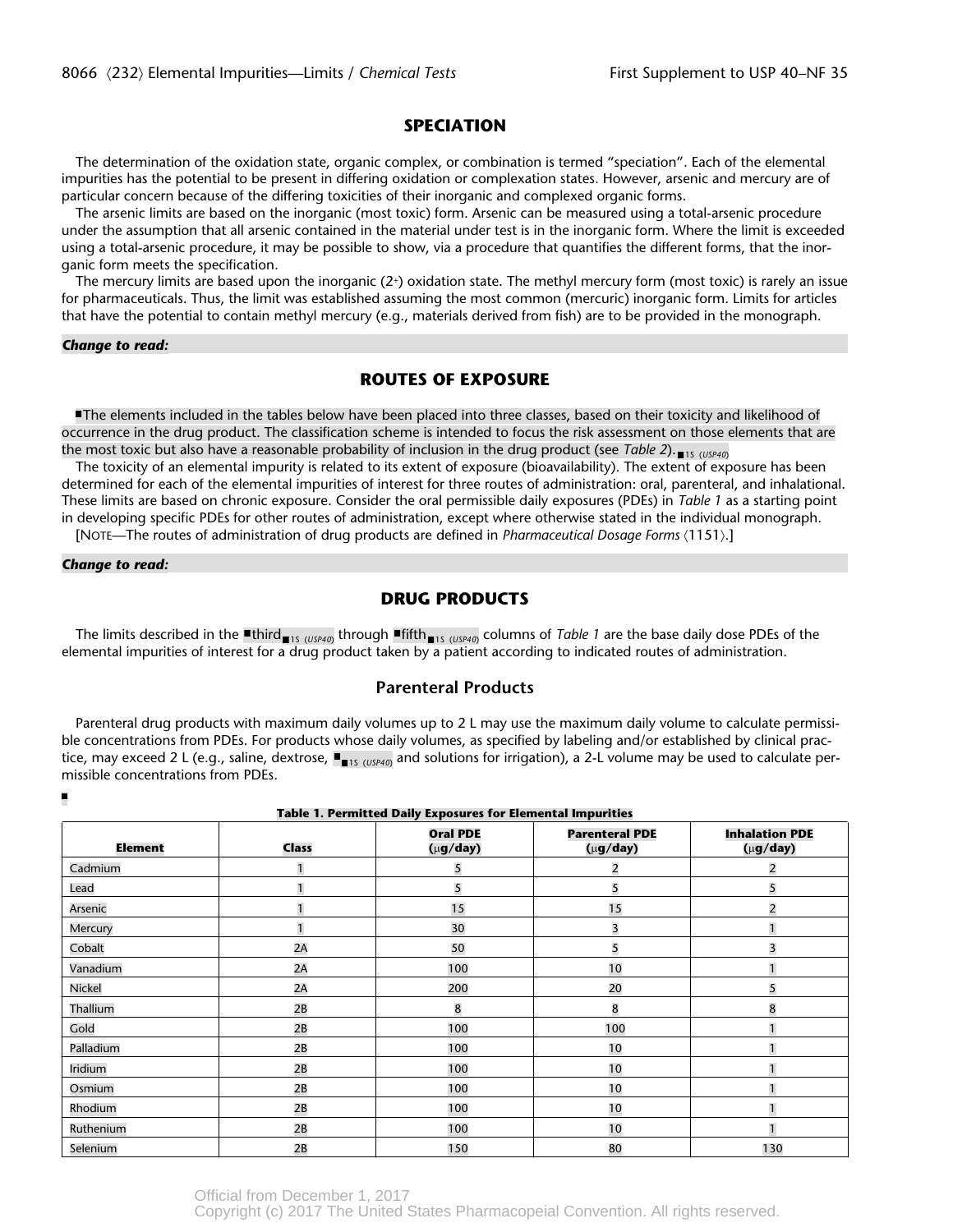| Element       | <b>Class</b>            | <b>Oral PDE</b><br>$(\mu g / day)$ | <b>Parenteral PDE</b><br>$(\mu g / day)$ | <b>Inhalation PDE</b><br>$(\mu g / day)$ |
|---------------|-------------------------|------------------------------------|------------------------------------------|------------------------------------------|
| Silver        | 2B                      | 150                                | 10                                       |                                          |
| Platinum      | 2B                      | 100                                | 10                                       |                                          |
| Lithium       | 3                       | 550                                | 250                                      | 25                                       |
| Antimony      | $\overline{\mathbf{z}}$ | 1200                               | 90                                       | 20                                       |
| <b>Barium</b> | 3                       | 1400                               | 700                                      | 300                                      |
| Molybdenum    |                         | 3000                               | 1500                                     | 10                                       |
| Copper        | 3                       | 3000                               | 300                                      | 30                                       |
| Tin           | 3                       | 6000                               | 600                                      | 60                                       |
| Chromium      |                         | 11000                              | 1100                                     |                                          |

### **Table 1. Permitted Daily Exposures for Elemental Impurities** *(Continued)*

# **Recommendations for Elements to be Considered in the Risk Assessment**

*Table 2* identifies elemental impurities for inclusion in the risk assessment. This table can be applied to all sources of elemental impurities in the drug product.

|                | Table 2. Elements to be considered in the Risk Assessment<br><b>If Intentionally</b><br><b>If Not Intentionally Added</b> |              |           |                   |                   |
|----------------|---------------------------------------------------------------------------------------------------------------------------|--------------|-----------|-------------------|-------------------|
|                |                                                                                                                           | <b>Added</b> |           |                   |                   |
| <b>Element</b> | <b>Class</b>                                                                                                              | (All Routes) | Oral      | <b>Parenteral</b> | <b>Inhalation</b> |
| Cadmium        | $\mathbf{1}$                                                                                                              | Yes          | Yes       | Yes               | Yes               |
| Lead           | $\mathbf{1}$                                                                                                              | Yes          | Yes       | Yes               | Yes               |
| Arsenic        | $\mathbf{1}$                                                                                                              | Yes          | Yes       | Yes               | Yes               |
| Mercury        | $\mathbf{1}$                                                                                                              | Yes          | Yes       | Yes               | Yes               |
| Cobalt         | 2A                                                                                                                        | Yes          | Yes       | Yes               | Yes               |
| Vanadium       | 2A                                                                                                                        | Yes          | Yes       | Yes               | Yes               |
| Nickel         | 2A                                                                                                                        | Yes          | Yes       | Yes               | Yes               |
| Thallium       | 2B                                                                                                                        | Yes          | No        | No                | No                |
| Gold           | 2B                                                                                                                        | Yes          | No        | <b>No</b>         | <b>No</b>         |
| Palladium      | 2B                                                                                                                        | Yes          | No        | No                | <b>No</b>         |
| Iridium        | 2B                                                                                                                        | Yes          | No        | No                | <b>No</b>         |
| Osmium         | 2B                                                                                                                        | Yes          | No        | No                | <b>No</b>         |
| Rhodium        | 2B                                                                                                                        | Yes          | No        | No                | No                |
| Ruthenium      | 2B                                                                                                                        | Yes          | No        | No                | No                |
| Selenium       | 2B                                                                                                                        | Yes          | No        | No                | No                |
| Silver         | 2B                                                                                                                        | Yes          | No        | No                | <b>No</b>         |
| Platinum       | 2B                                                                                                                        | Yes          | No        | No                | No                |
| Lithium        | $\overline{\mathbf{3}}$                                                                                                   | Yes          | No        | Yes               | Yes               |
| Antimony       | $\overline{\mathbf{3}}$                                                                                                   | Yes          | No        | Yes               | Yes               |
| <b>Barium</b>  | $\overline{\mathbf{3}}$                                                                                                   | Yes          | <b>No</b> | No                | Yes               |
| Molybdenum     | $\overline{\mathbf{3}}$                                                                                                   | Yes          | No        | No                | Yes               |
| Copper         | $\overline{\mathbf{3}}$                                                                                                   | Yes          | No        | Yes               | Yes               |
| Tin            | 3                                                                                                                         | Yes          | No        | No                | Yes               |
| Chromium       | $\overline{\mathbf{3}}$                                                                                                   | Yes          | No        | No                | Yes               |

**Table 2. Elements to be Considered in the Risk Assessment**

1S (*USP40*)

# **Options for Demonstrating Compliance**

#### DRUG PRODUCT ANALYSIS OPTION

The results obtained from the analysis of a typical dosage unit, scaled to a maximum daily dose, are compared to the *Daily Dose PDE*.

#### *Daily Dose PDE*  $\geq$  measured value ( $\mu$ g/g)  $\times$  maximum daily dose (g/day)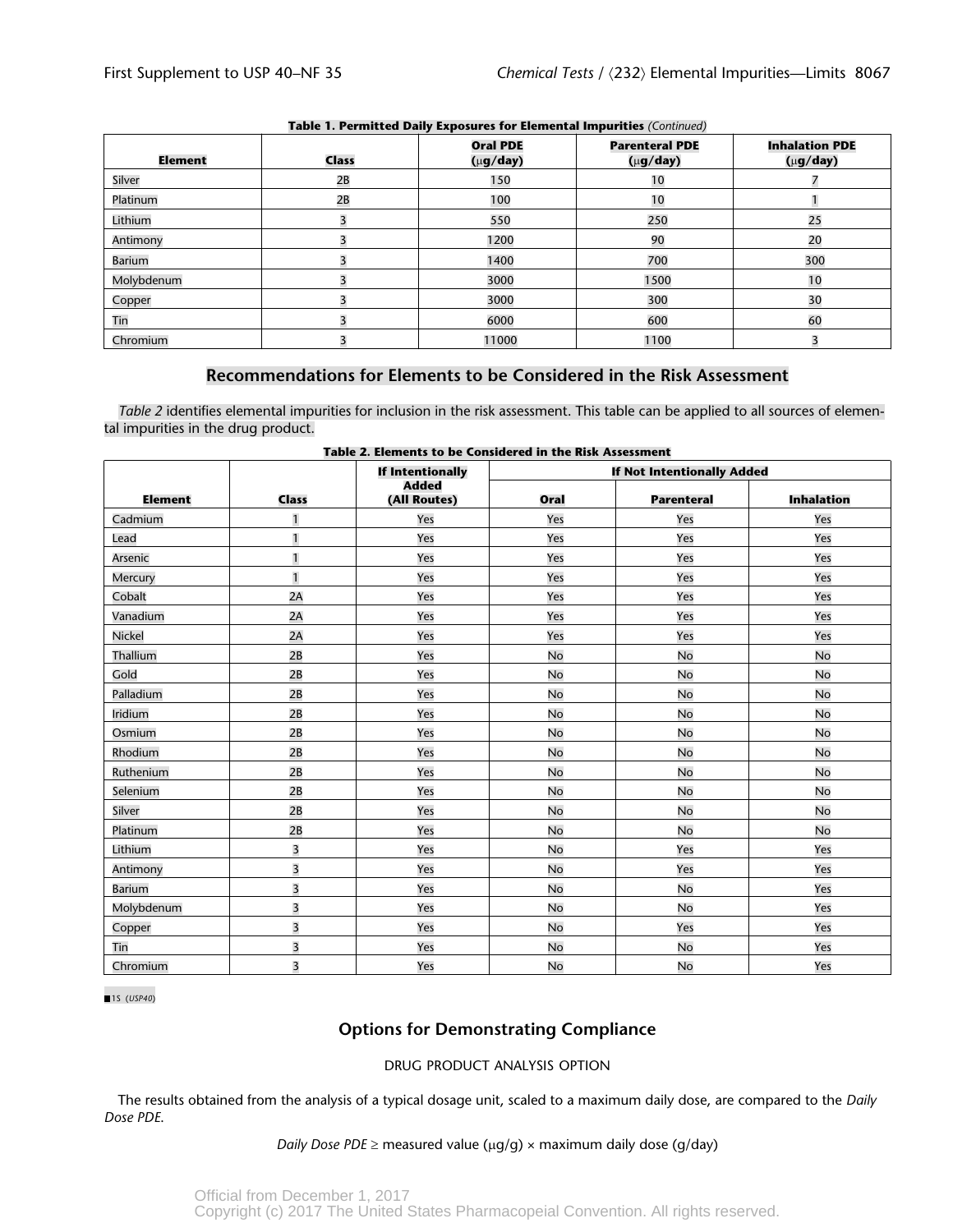The measured amount of each impurity is NMT the *Daily Dose PDE*, unless otherwise stated in the individual monograph.

#### SUMMATION OPTION

Separately, add the amounts of each elemental impurity (in  $\mu g/g$ ) present in each of the components of the drug product:

Daily Does 
$$
PDE \geq [\Sigma^M{}_1(C_M \times W_M)] \times D_D
$$

*M* = each ingredient used to manufacture a dosage unit

 $C_M$  = element concentration in component (drug substance or excipient) ( $\mu$ g/g)

 $W_M$  = weight of component in a dosage unit (g/dosage unit)

 $D_p$  = number of units in the maximum daily dose (unit/day)

The result of the summation of each impurity is NMT the *Daily Dose PDE*, unless otherwise stated in the individual monograph. Before products can be evaluated using this option, the manufacturer must ensure that additional elemental impurities cannot be inadvertently added through the manufacturing process or via the container–closure system over the shelf life of the product.

#### INDIVIDUAL COMPONENT OPTION

For drug products with a daily dose of NMT 10 g, if all drug substances and excipients in a formulation meet the concentration limits shown in *Table 3*, then these components may be used in any proportion. No further calculation is necessary. While elemental impurities derived from the manufacturing process or the container–closure system are not specifically provided for in the *Individual Component Option*, it is expected that the drug product manufacturer will ensure that these sources do not contribute significantly to the total content of elemental impurities.

#### *Change to read:*

# **DRUG SUBSTANCE AND EXCIPIENTS**

The acceptable levels of elemental impurities depend on the material's ultimate use. Therefore, manufacturers of pharmaceutical products need certain information about the content of elemental impurities in drug substances or excipients in order to meet the criteria of this chapter. Drug product manufacturers can use elemental impurity test data on components from tests performed by drug substance manufacturers or excipient manufacturers, who may provide test data, or, if applicable, risk assessments. Elemental impurity data generated by a qualified supplier of drug product components are acceptable for use by a drug product manufacturer to demonstrate compliance with this chapter in the final drug product. Drug substance or excipient manufacturers who choose to perform a risk assessment must conduct that risk assessment using *Table 2* in this chapter. Elements that are inherent in the nature of the material, as in the case of some naturally-sourced materials, must be considered in the risk assessment.<sub>15 (USP40)</sub>

The values provided in *Table 3* are example concentration limits for components (drug substances and excipients) of drug products dosed at a maximum daily dose of 10 g/day. These values serve as default concentration limits to aid discussions between drug product manufacturers and the suppliers of the components of their drug products. [NOTE—Individual components may need to be limited at levels different from those in the table depending on monograph-specific mitigating factors.]

| Table 3. Permitted Concentrations of Elemental Impurities for Individual Component Option |              |                                          |                                                   |                                                          |  |
|-------------------------------------------------------------------------------------------|--------------|------------------------------------------|---------------------------------------------------|----------------------------------------------------------|--|
| <b>Element</b>                                                                            | <b>Class</b> | <b>Oral Concentration</b><br>$(\mu$ g/g) | <b>Parenteral</b><br>Concentration<br>$(\mu$ g/g) | <b>Inhalation</b><br><b>Concentration</b><br>$(\mu$ g/g) |  |
| Cadmium                                                                                   |              | 0.5                                      | 0.2                                               | 0.2                                                      |  |
| Lead                                                                                      |              | 0.5                                      | 0.5                                               | 0.5                                                      |  |
| Arsenic                                                                                   |              | 1.5                                      | 1.5                                               | 0.2                                                      |  |
| Mercury                                                                                   |              | 3                                        | 0.3                                               | 0.1                                                      |  |
| Cobalt                                                                                    | 2A           | 5                                        | 0.5                                               | 0.3                                                      |  |
| Vanadium                                                                                  | 2A           | 10                                       |                                                   | 0.1                                                      |  |
| Nickel                                                                                    | 2A           | 20                                       | 2                                                 | 0.5                                                      |  |
| Thallium                                                                                  | 2B           | 0.8                                      | 0.8                                               | 0.8                                                      |  |
| Gold                                                                                      | 2B           | 10                                       | 10                                                | 0.1                                                      |  |
| Palladium                                                                                 | 2B           | 10                                       |                                                   | 0.1                                                      |  |
| Iridium                                                                                   | 2B           | 10                                       |                                                   | 0.1                                                      |  |
| Osmium                                                                                    | 2B           | 10                                       |                                                   | 0.1                                                      |  |